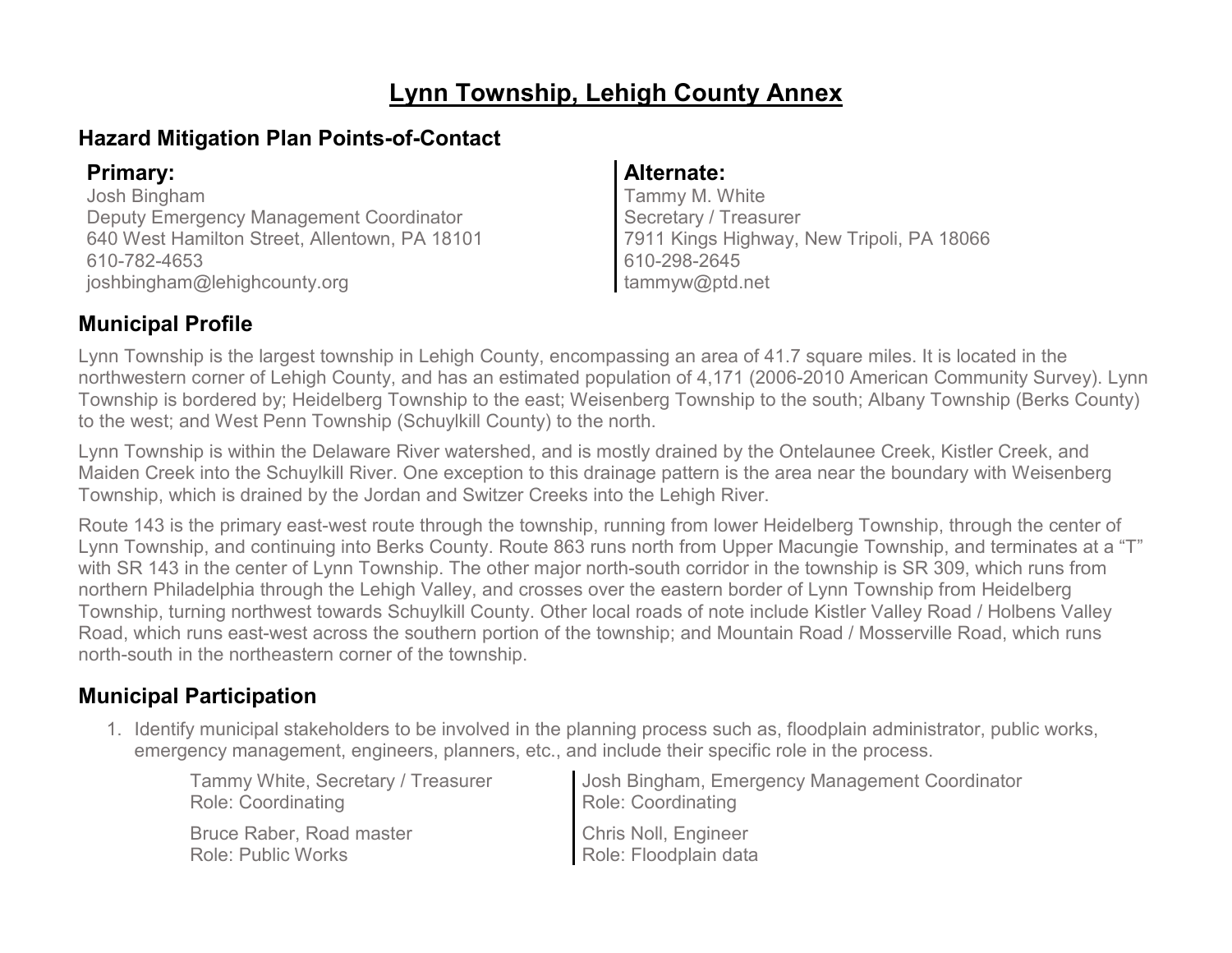### **Municipal Participation –** *continued*

2. Identify community stakeholders such as; neighborhood groups, religious groups, major employers / businesses, etc., that will be informed and / or involved in the planning process and describe how they will be involved.

Northwestern School District Churches – Jacobs, Ebenezer, Northern Valley, Seventh Day, Friedens New Tripoli Volunteer Fire Department Lynnport Volunteer Fire Department Kermit Kistler – John Deere equipment dealer

3. Describe how the public **will be engaged** in the current planning process examples, newsletters, social media, etc., **and how they were engaged** since the 2013 Hazard Mitigation Plan.

**Newsletters Website** Information posted at public places

### **Compliance with the National Flood Insurance Program (NFIP)**

| <b>Topic</b>                                                                                                                                      | Identify source of information, if<br>different from the one listed.  | <b>Additional Comments</b> |  |
|---------------------------------------------------------------------------------------------------------------------------------------------------|-----------------------------------------------------------------------|----------------------------|--|
| <b>1. Staff Resources</b>                                                                                                                         |                                                                       |                            |  |
| Is the Community Floodplain Administrator (FPA) or NFIP Coordinator certified?                                                                    | <b>Community FPA</b>                                                  |                            |  |
| Is floodplain management an auxiliary function?                                                                                                   | <b>Community FPA</b>                                                  |                            |  |
| Provide an explanation of NFIP administration services (e.g., permit review, GGIS,<br>education or outreach, inspections, engineering capability) | <b>Community FPA</b>                                                  |                            |  |
| What are the barriers to running an effective NFIP program in the community, if any?                                                              | <b>Community FPA</b>                                                  |                            |  |
| 2. Compliance History                                                                                                                             |                                                                       |                            |  |
| Is the community in good standing with the NFIP?                                                                                                  | State NFIP Coordinator, FEMA NFIP<br>Specialist, or community records | Yes                        |  |
| Are there any outstanding compliance issues (i.e., current violations)?                                                                           |                                                                       | <b>No</b>                  |  |
| When was the most recent Community Assistance Visits (CAV) or Community<br>Assistance Contact (CAC)?                                              |                                                                       | Unknown                    |  |
| Is a CAV or CAC scheduled or needed?                                                                                                              |                                                                       | <b>No</b>                  |  |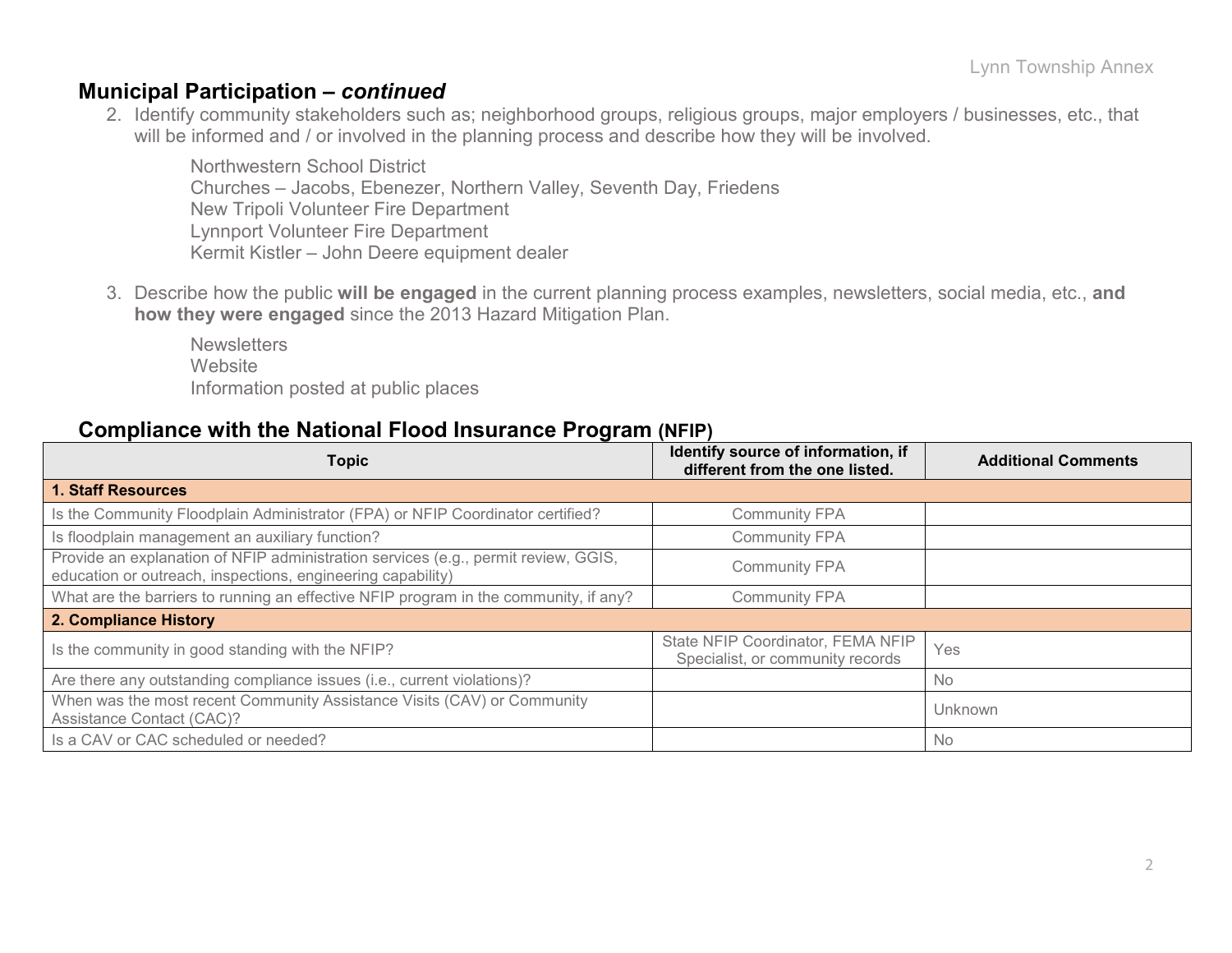# **Compliance with the National Flood Insurance Program (NFIP) –** *continued*

| <b>Topic</b>                                                                                                                                     | Identify source of information, if<br>different from the one listed.     | <b>Additional Comments</b> |  |
|--------------------------------------------------------------------------------------------------------------------------------------------------|--------------------------------------------------------------------------|----------------------------|--|
| 3. Regulation                                                                                                                                    |                                                                          |                            |  |
| When did the community enter the NFIP?                                                                                                           | <b>NFIP Community Status Book</b>                                        | 1987                       |  |
| Are the Flood Insurance Rate Maps (FIRMs) digital or paper?<br>How are residents assisted with mapping?                                          | <b>Community FPA</b>                                                     |                            |  |
| Do floodplain regulations meet or exceed FEMA or State minimum requirements?<br>If so, in what ways?                                             | <b>Community FPA</b>                                                     |                            |  |
| Describe the permitting process                                                                                                                  | Community FPA, State, FEMA NFIP                                          |                            |  |
| <b>4. Insurance Summary</b>                                                                                                                      |                                                                          |                            |  |
| How many NFIP policies are in the community?<br>What is the total premium and coverage?                                                          | State NFIP Coordinator or<br><b>FEMA NFIP Specialist</b>                 |                            |  |
| How many claims have been paid in the community? What is the total amount of<br>paid claims? How many substantial damage claims have there been? | FEMA NFIP or<br><b>Insurance Specialist</b>                              |                            |  |
| How many structures are exposed to flood risk within the community?                                                                              | <b>Community FPA or GIS Analyst</b>                                      |                            |  |
| Describe any areas of flood risk with limited NFIP policy coverage                                                                               | Community FPA or<br><b>FEMA Insurance Specialist</b>                     |                            |  |
| 5. Community Rating System (CRS)                                                                                                                 |                                                                          |                            |  |
| Does the community participate in CRS?                                                                                                           | Community FPA, State, or FEMA NFIP                                       | No                         |  |
| If so, what is the community's CRS Class Ranking?                                                                                                | Flood Insurance Manual<br>(http://www.fema.gov/floodinsurancemanual.gov) |                            |  |
| What categories and activities provide CRS points and how can the Class be<br>improved?                                                          |                                                                          |                            |  |
| Does the plan include CRS planning requirements?                                                                                                 | Community FPA, FEMA CRS<br>Coordinator, or ISO representative            |                            |  |

### **Community Assets**

Community assets are defined to include anything that is important to the character as well as the function of a community, and can be described in four categories, they are; people, economy, natural environment and built environment. Please identify the community assets and location under each category.

- **1. People**
	- Concentrations of vulnerable populations such as the elderly, physically or mentally disabled, non-English speaking, and the medically or chemically dependent.

Northwestern Elementary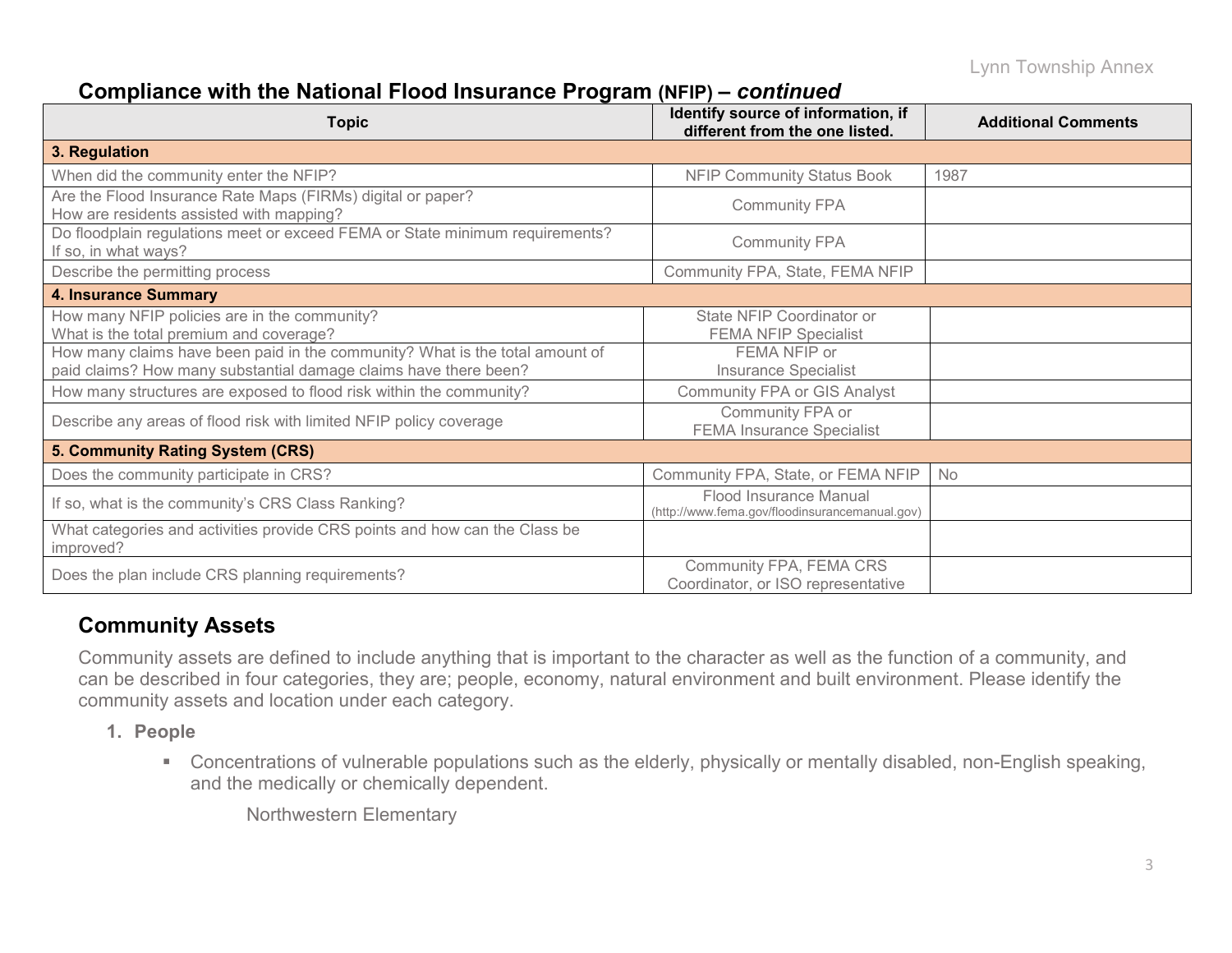### **Community Assets –** *continued*

 Types of visiting populations where large numbers of people are concentrated such as visitors for special events and students.

Schools – students, events at school include students and general population

#### **2. Economy**

Major employers, primary economic sectors such as agriculture and commercial centers where losses would have a severe impact on the community.

Farms and vineyards

Schools **Schools** Township property and fire stations

#### **3. Natural Environment**

Those areas / features that can provide protective functions that reduce the magnitude of hazard events such as, wetlands or riparian areas, and other environmental features important to protect.

Misc. unnamed waters / wetlands

Leaser Lake **Streams – Switzer, Ontelaunee, School and Kistler** School and Kistler

#### **4. Built Environment**

 Existing structures such as, concentrations of buildings that may be more vulnerable to hazards based on location, age, construction type and / or condition of use.

Township buildings because of construction type (pole buildings)

**Infrastructure systems such as water and wastewater facilities, power utilities, transportation systems,** communication systems, energy pipelines and storage.

Sewer plant

 High potential loss facilities such as, dams, locations that house hazardous materials, military and / or civilian defense installations.

Leaser Lake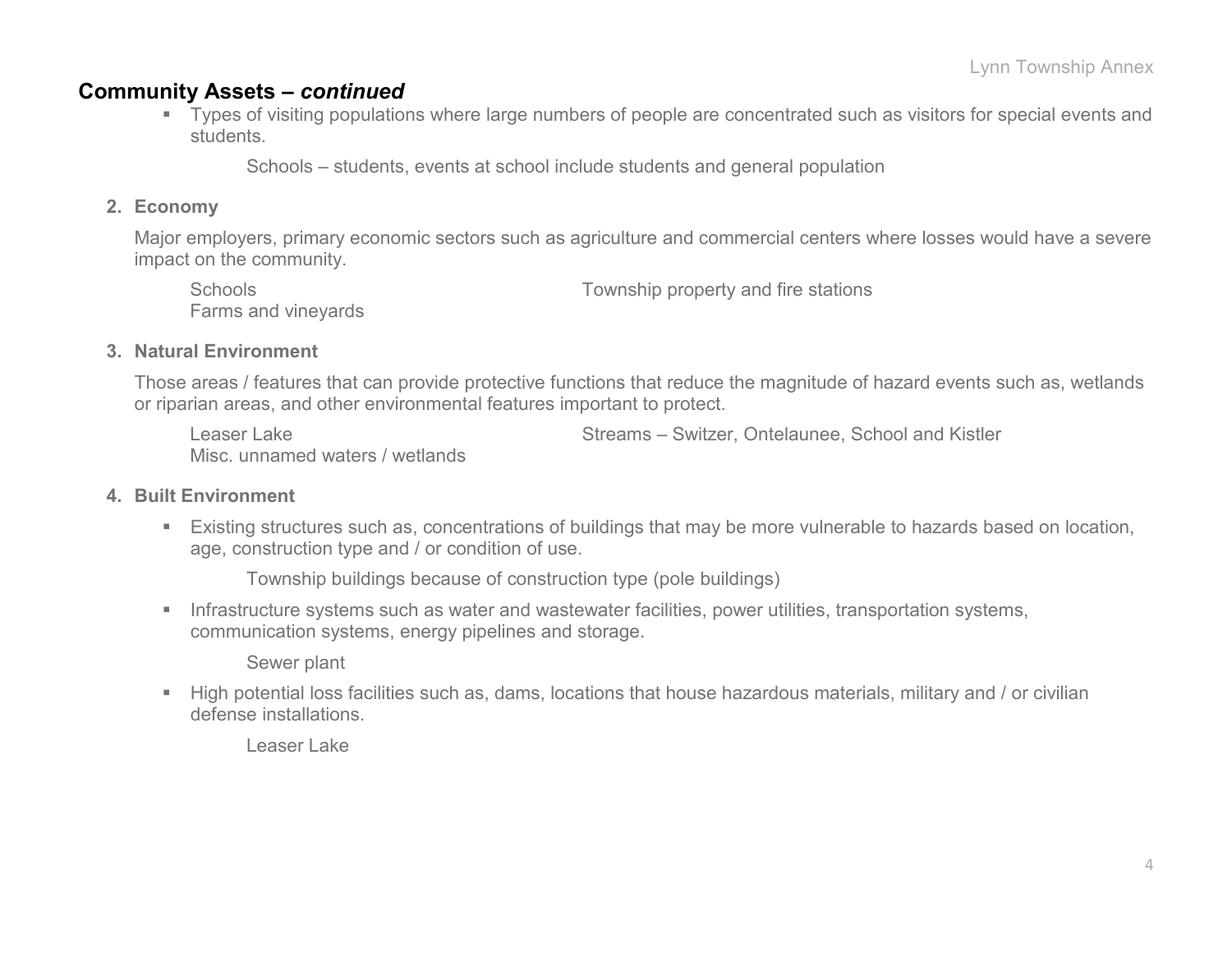### **Community Assets –** *continued*

 Critical facilities such as, hospitals, medical facilities, police and fires stations, emergency operations centers, shelters, schools and airports / heliports.

Medical center 2 fire stations<br>
2 fire stations<br>
2 fire stations<br>
2 fire stations<br>
2 fire stations

Township building

Cultural / historical resources such as, museums, parks, stadiums, etc.

Ontelaunee Park – pavilions, historic buildings, garages

### **Capability Assessment**

|                       |                                                                                  | <b>Status</b>                   |                                                              |                              |                                              | <b>Effect on</b>                                                             |                                                               | <b>Has the 2013</b>                                                                              | How can                                                                    |                                      |  |
|-----------------------|----------------------------------------------------------------------------------|---------------------------------|--------------------------------------------------------------|------------------------------|----------------------------------------------|------------------------------------------------------------------------------|---------------------------------------------------------------|--------------------------------------------------------------------------------------------------|----------------------------------------------------------------------------|--------------------------------------|--|
| Capability            | <b>Regulatory</b><br>$\checkmark$<br>$\checkmark$ Tools<br>$\checkmark$ Programs | ဗီ<br><b>Pla</b><br>$\subseteq$ | <b>Date</b><br><b>Adopted</b><br><b>or</b><br><b>Updated</b> | velopment<br>nder<br>コ<br>قا | Department /<br><b>Agency</b><br>Responsible | <b>Hazard Loss</b><br><b>Reduction:</b><br>-Supports<br>-Neutral<br>-Hinders | <b>Change since</b><br>2013 Plan?<br>+ Positive<br>- Negative | Plan been<br>integrated<br>into the<br><b>Regulatory</b><br><b>Tool/Program</b><br>? If so, how? | these<br>capabilities<br>be expanded<br>and improved<br>to reduce<br>risk? | <b>Additional</b><br><b>Comments</b> |  |
|                       | Comprehensive Plan                                                               | $\times$                        | 3/1/2001                                                     |                              | Township<br>Administration                   |                                                                              | Χ                                                             |                                                                                                  |                                                                            | Multi-<br>municipal plan             |  |
|                       | Capital Improvement Plan                                                         |                                 |                                                              |                              |                                              |                                                                              |                                                               |                                                                                                  |                                                                            |                                      |  |
|                       | Economic Development Plan                                                        |                                 |                                                              |                              |                                              |                                                                              |                                                               |                                                                                                  |                                                                            |                                      |  |
|                       | <b>Continuity of Operations Plan</b>                                             |                                 |                                                              |                              |                                              |                                                                              |                                                               |                                                                                                  |                                                                            |                                      |  |
| Regulatory            | Stormwater Management Plan /<br>Ordinance                                        | $\times$                        | 4/2011                                                       |                              | Township<br>Administration                   |                                                                              | X                                                             |                                                                                                  |                                                                            |                                      |  |
| න්                    | Open Space Management Plan<br>(or Parks/Rec., Greenways Plan)                    | $\times$                        | 12/2009                                                      |                              | Township<br>Administration                   |                                                                              | X.                                                            |                                                                                                  |                                                                            |                                      |  |
|                       | Natural Resource Protection Plan                                                 |                                 |                                                              |                              |                                              |                                                                              |                                                               |                                                                                                  |                                                                            |                                      |  |
| Planning              | <b>Transportation Plan</b>                                                       |                                 |                                                              |                              |                                              |                                                                              |                                                               |                                                                                                  |                                                                            |                                      |  |
| - 1<br>$\blacksquare$ | <b>Historic Preservation Plan</b>                                                |                                 |                                                              |                              |                                              |                                                                              |                                                               |                                                                                                  |                                                                            |                                      |  |
|                       | Floodplain Management Plan                                                       | $\times$                        |                                                              |                              |                                              |                                                                              |                                                               |                                                                                                  |                                                                            |                                      |  |
|                       | <b>Farmland Preservation</b>                                                     | X                               |                                                              |                              |                                              |                                                                              |                                                               |                                                                                                  |                                                                            |                                      |  |
|                       | <b>Evacuation Plan</b>                                                           |                                 |                                                              |                              |                                              |                                                                              |                                                               |                                                                                                  |                                                                            |                                      |  |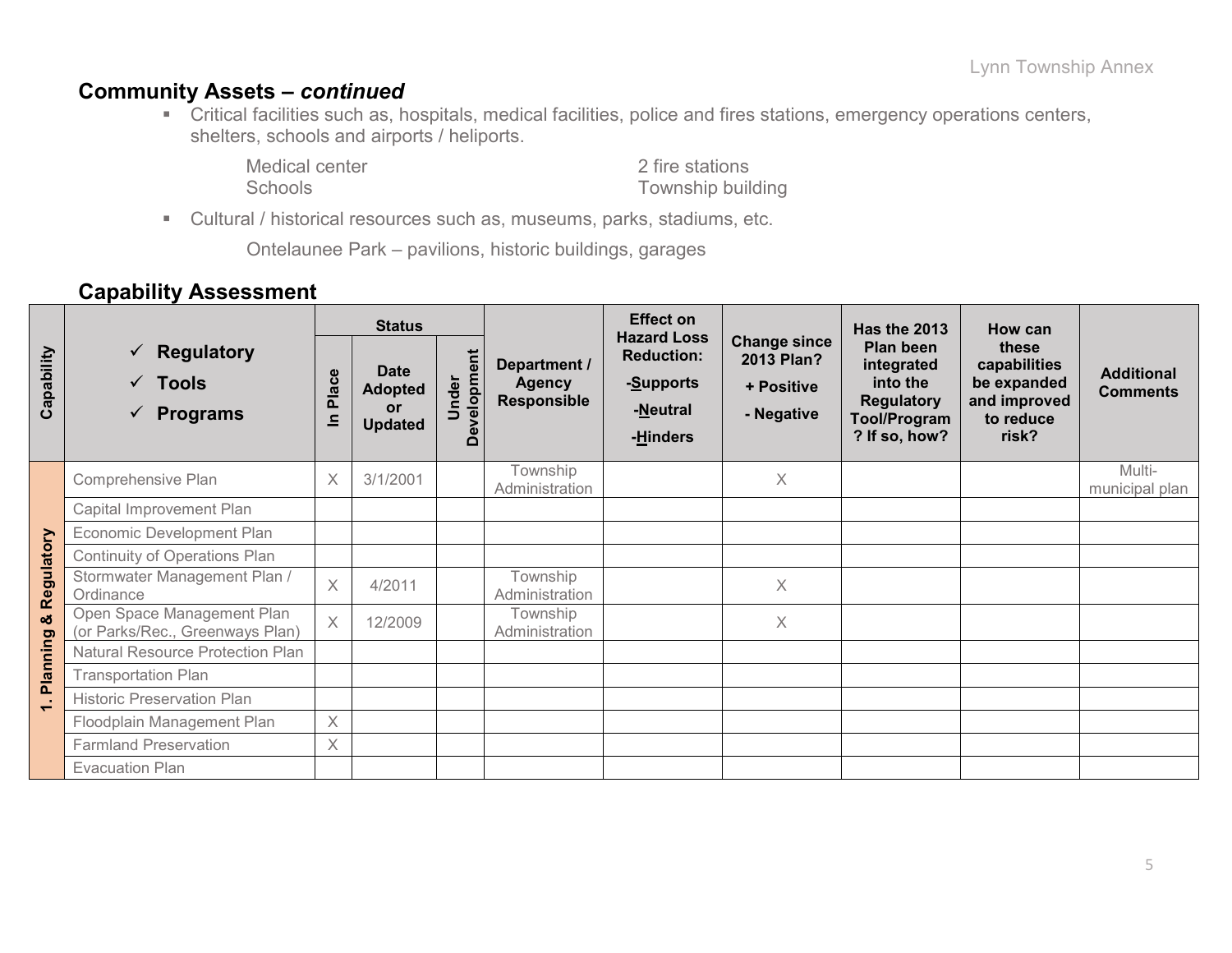|                                    |                                                                        |                         | <b>Status</b>                                         |                      |                                              | <b>Effect on</b>                                                             |                                                               | <b>Has the 2013</b>                                                                       | <b>How can</b>                                                             |                                                                            |
|------------------------------------|------------------------------------------------------------------------|-------------------------|-------------------------------------------------------|----------------------|----------------------------------------------|------------------------------------------------------------------------------|---------------------------------------------------------------|-------------------------------------------------------------------------------------------|----------------------------------------------------------------------------|----------------------------------------------------------------------------|
| Capability                         | $\checkmark$ Regulatory<br>$\checkmark$ Tools<br>$\checkmark$ Programs | Place<br>르              | <b>Date</b><br><b>Adopted</b><br>or<br><b>Updated</b> | Under<br>Development | Department /<br><b>Agency</b><br>Responsible | <b>Hazard Loss</b><br><b>Reduction:</b><br>-Supports<br>-Neutral<br>-Hinders | <b>Change since</b><br>2013 Plan?<br>+ Positive<br>- Negative | Plan been<br>integrated<br>into the<br><b>Regulatory</b><br>Tool/Program<br>? If so, how? | these<br>capabilities<br>be expanded<br>and improved<br>to reduce<br>risk? | <b>Additional</b><br><b>Comments</b>                                       |
|                                    | Disaster Recovery Plan                                                 | $\times$                |                                                       |                      |                                              |                                                                              |                                                               |                                                                                           |                                                                            | Updating<br>Emergency<br>Management<br>Plan with<br>Heidelberg<br>Township |
|                                    | <b>Hazard Mitigation Plan</b>                                          |                         | 2013                                                  |                      |                                              |                                                                              |                                                               | N/A                                                                                       |                                                                            |                                                                            |
| Regulatory<br>×<br><b>Planning</b> | <b>Emergency Operations Plan</b>                                       | $\times$                |                                                       |                      |                                              |                                                                              |                                                               |                                                                                           |                                                                            | Updating<br>Emergency<br>Management<br>Plan with<br>Heidelberg<br>Township |
|                                    | Zoning Regulations                                                     | $\overline{\mathsf{X}}$ |                                                       |                      |                                              |                                                                              |                                                               |                                                                                           |                                                                            |                                                                            |
| $\div$                             | <b>Floodplain Regulations</b>                                          | $\times$                |                                                       |                      |                                              |                                                                              |                                                               |                                                                                           |                                                                            |                                                                            |
|                                    | <b>NFIP Participation</b>                                              |                         |                                                       |                      |                                              |                                                                              |                                                               |                                                                                           |                                                                            |                                                                            |
|                                    | <b>Building Code</b>                                                   | $\times$                |                                                       |                      |                                              |                                                                              |                                                               |                                                                                           |                                                                            |                                                                            |
|                                    | Fire Code                                                              | $\times$                |                                                       |                      |                                              |                                                                              |                                                               |                                                                                           |                                                                            |                                                                            |
|                                    | Other                                                                  |                         |                                                       |                      |                                              |                                                                              |                                                               |                                                                                           |                                                                            |                                                                            |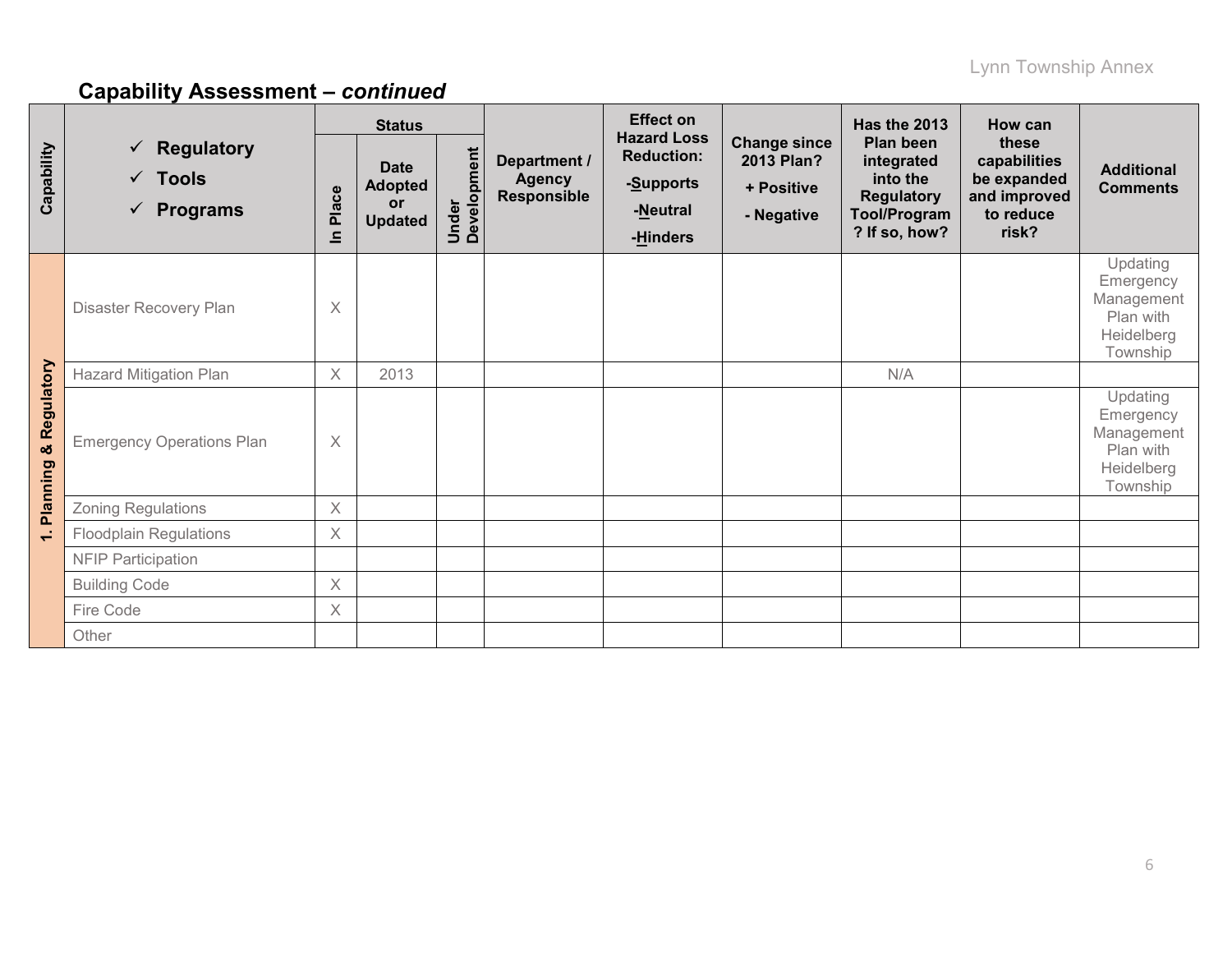| Capability     | <b>Staff</b><br><b>Personnel</b><br><b>Resources</b>                                                                             | <b>Yes</b> | <b>No</b> | Department /<br><b>Agency</b>   | Change<br><b>since 2013</b><br>Plan?<br>+ Positive<br>- Negative | How can these<br>capabilities be<br>expanded and<br>improved to<br>reduce risk? | <b>Additional</b><br><b>Comments</b> |
|----------------|----------------------------------------------------------------------------------------------------------------------------------|------------|-----------|---------------------------------|------------------------------------------------------------------|---------------------------------------------------------------------------------|--------------------------------------|
|                | Planners (with land use / land development knowledge)                                                                            |            |           |                                 |                                                                  |                                                                                 |                                      |
|                | Planners or engineers (with natural and / or human-caused hazards<br>knowledge)                                                  |            |           |                                 |                                                                  |                                                                                 |                                      |
| Technology     | Engineers or professionals trained in building and / or infrastructure<br>construction practices (including building inspectors) | $\times$   |           | Administration                  | X                                                                |                                                                                 |                                      |
|                | <b>Emergency Manager</b>                                                                                                         | Χ          |           | Administration                  | $\times$                                                         |                                                                                 |                                      |
| ×              | Floodplain administrator / manager                                                                                               |            |           |                                 |                                                                  |                                                                                 |                                      |
|                | Land surveyors                                                                                                                   | Χ          |           | Administration                  | X                                                                |                                                                                 |                                      |
|                | Staff familiar with the hazards of the community                                                                                 | X          |           | Administration/<br>Public Works | $\times$                                                         |                                                                                 |                                      |
| Administrative | Personnel skilled in Geographical Information Systems (GIS) and / or<br>FEMA's HAZUS program                                     | $\times$   |           | Administration                  | X                                                                |                                                                                 |                                      |
| $\mathbf{N}$   | Grant writers or fiscal staff to handle large / complex grants                                                                   | X          |           | Administration                  | X                                                                |                                                                                 |                                      |
|                | Other                                                                                                                            |            |           |                                 |                                                                  |                                                                                 |                                      |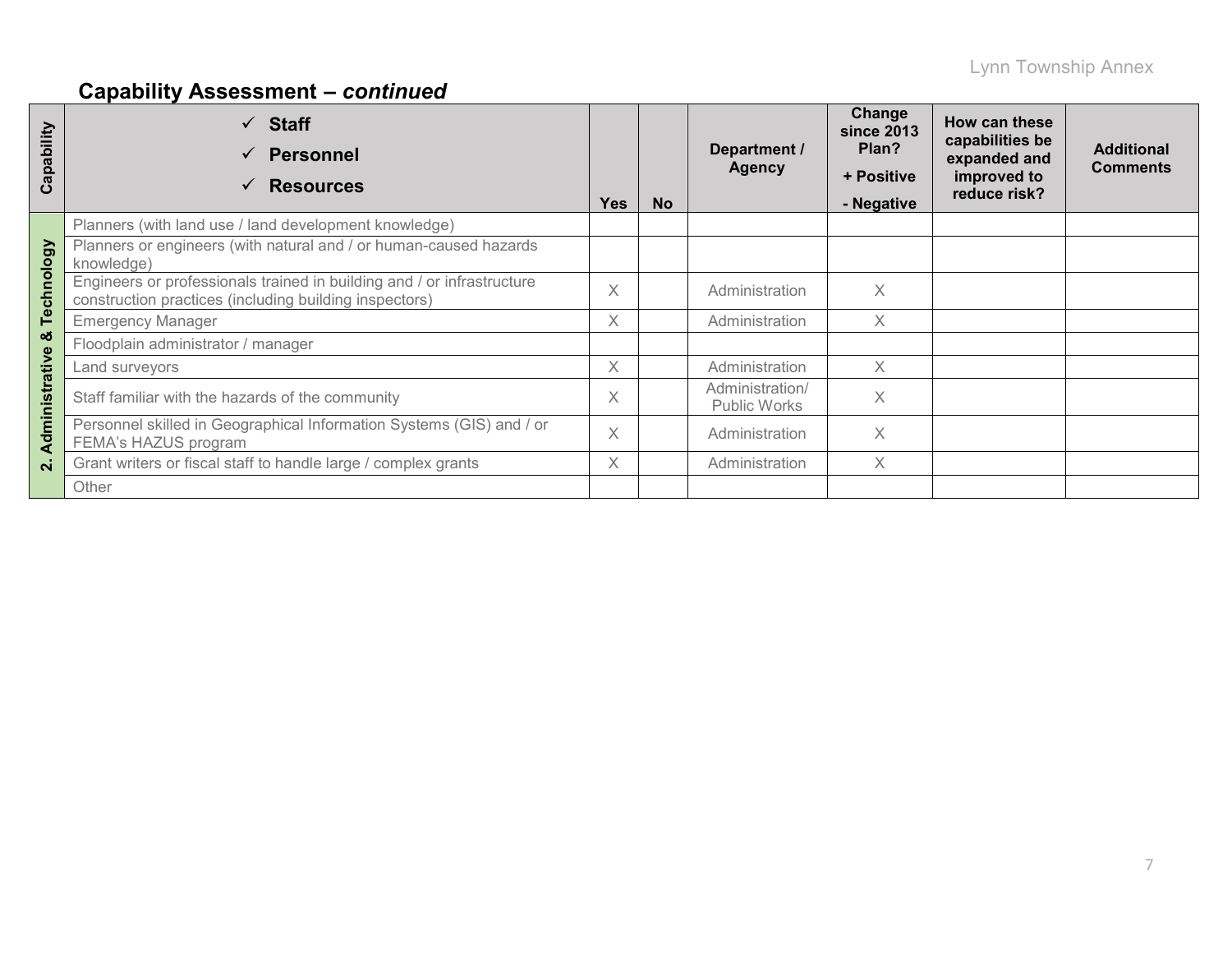| Capability                      |                                                         | <b>Yes</b> | <b>No</b> | Department /<br><b>Agency</b> | <b>Change since</b><br>2013 Plan?<br>+ Positive<br>- Negative | How can these<br>capabilities be<br>expanded and<br>improved to<br>reduce risk? | <b>Additional</b><br><b>Comments</b> |
|---------------------------------|---------------------------------------------------------|------------|-----------|-------------------------------|---------------------------------------------------------------|---------------------------------------------------------------------------------|--------------------------------------|
|                                 | Capital improvement programming                         |            | X         |                               |                                                               |                                                                                 |                                      |
| $\boldsymbol{\omega}$<br>$\Phi$ | <b>Community Development Block Grants (CDBG)</b>        | X          |           | Township<br>Administration    |                                                               |                                                                                 |                                      |
| $\epsilon$<br>š                 | Special purposes taxes                                  |            | X         |                               |                                                               |                                                                                 |                                      |
| $\circ$<br>ഗ                    | Gas / Electricity utility fees                          |            | X         |                               |                                                               |                                                                                 |                                      |
| Φ<br>$\alpha$                   | Water / Sewer fees                                      |            | X         |                               |                                                               |                                                                                 |                                      |
| cial                            | Stormwater utility fees                                 |            | X         |                               |                                                               |                                                                                 |                                      |
|                                 | Development impact fees                                 |            | X         |                               |                                                               |                                                                                 |                                      |
| Finan                           | General obligation, revenue, and / or special tax bonds |            | X         |                               |                                                               |                                                                                 |                                      |
| $\dot{\mathbf{c}}$              | Partnering arrangements or intergovernmental agreements | X          |           |                               | None                                                          | Road master /<br>Road crew                                                      | Heidelberg/Lynn /<br>Weisenberg COG  |
|                                 | Other                                                   |            |           |                               |                                                               |                                                                                 |                                      |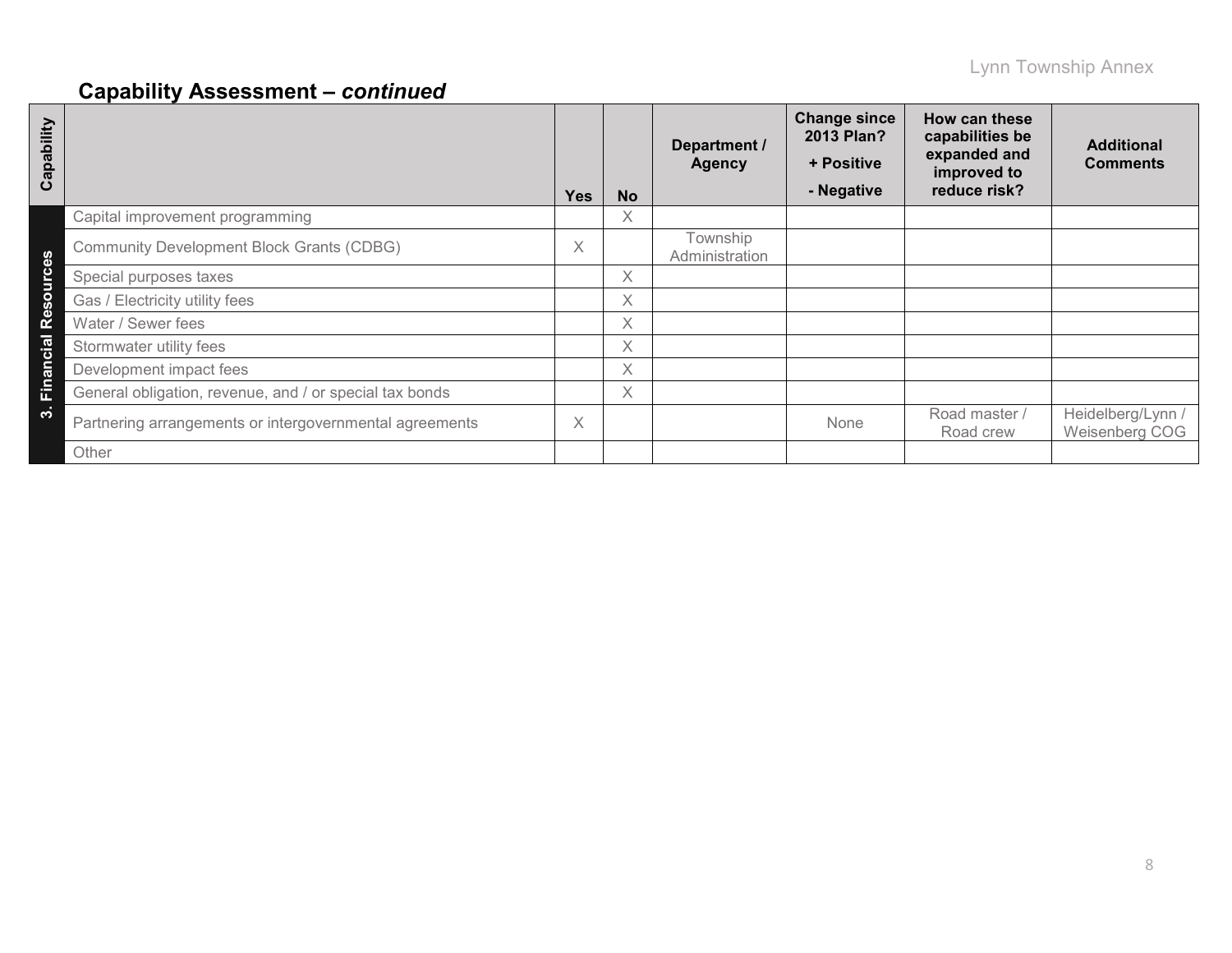| qpability<br>ပ                         | Program<br>$\checkmark$<br>Organization                                                                                                                           | <b>Yes</b>              | <b>No</b> | Department /<br><b>Agency</b>                              | <b>Change since</b><br>2013 Plan?<br>+ Positive<br>- Negative | How can these<br>capabilities be<br>expanded and<br>improved to<br>reduce risk? | <b>Additional</b><br><b>Comments</b> |
|----------------------------------------|-------------------------------------------------------------------------------------------------------------------------------------------------------------------|-------------------------|-----------|------------------------------------------------------------|---------------------------------------------------------------|---------------------------------------------------------------------------------|--------------------------------------|
|                                        | <b>Firewise Communities Certification</b>                                                                                                                         |                         |           |                                                            |                                                               |                                                                                 |                                      |
|                                        | <b>StormReady Certification</b>                                                                                                                                   |                         |           |                                                            |                                                               |                                                                                 |                                      |
| <b>Outreach</b><br>య<br>Education<br>₹ | Natural disaster or safety-related school programs                                                                                                                | X                       |           | Fire Department,<br>Emergency<br>Management<br>Coordinator | Χ                                                             | More money                                                                      |                                      |
|                                        | Ongoing public education or information programs such as,<br>responsible water use, fire safety, household preparedness, and<br>environmental education.          | $\times$                |           | Fire Department,<br>Emergency<br>Management<br>Coordinator | Χ                                                             | More money                                                                      |                                      |
|                                        | Public-private partnership initiatives addressing disaster related<br>issues.                                                                                     | $\overline{\mathsf{X}}$ |           | Fire Department,<br>Emergency<br>Management<br>Coordinator | Χ                                                             | More money                                                                      |                                      |
|                                        | Local citizen groups or non-profit organizations focused on<br>environmental protection, emergency preparedness, access and<br>functional needs populations, etc. |                         |           | Fire Department,<br>Emergency<br>Management<br>Coordinator | Χ                                                             | More money                                                                      |                                      |
|                                        | Other                                                                                                                                                             |                         |           |                                                            |                                                               |                                                                                 |                                      |

| Ξ<br>Capabi                      | <b>Degree of Capability</b>    |                   |                 |                   |  |  | <b>Change since the 2013 Hazard</b><br><b>Mitigation Plan?</b><br>If so, how? | <b>Additional Comments</b> |
|----------------------------------|--------------------------------|-------------------|-----------------|-------------------|--|--|-------------------------------------------------------------------------------|----------------------------|
|                                  |                                | Limited           | <b>Moderate</b> | High              |  |  |                                                                               |                            |
|                                  | <b>Planning and Regulatory</b> |                   | X               |                   |  |  |                                                                               |                            |
| $\overline{\mathbf{0}}$<br>Self  | Administrative and Technical   |                   | Χ               |                   |  |  |                                                                               |                            |
| ဖွဲ့<br>$\overline{\mathbf{10}}$ | Financial                      | $\checkmark$<br>∧ |                 |                   |  |  |                                                                               |                            |
|                                  | <b>Education and Outreach</b>  |                   |                 | $\checkmark$<br>⋏ |  |  |                                                                               |                            |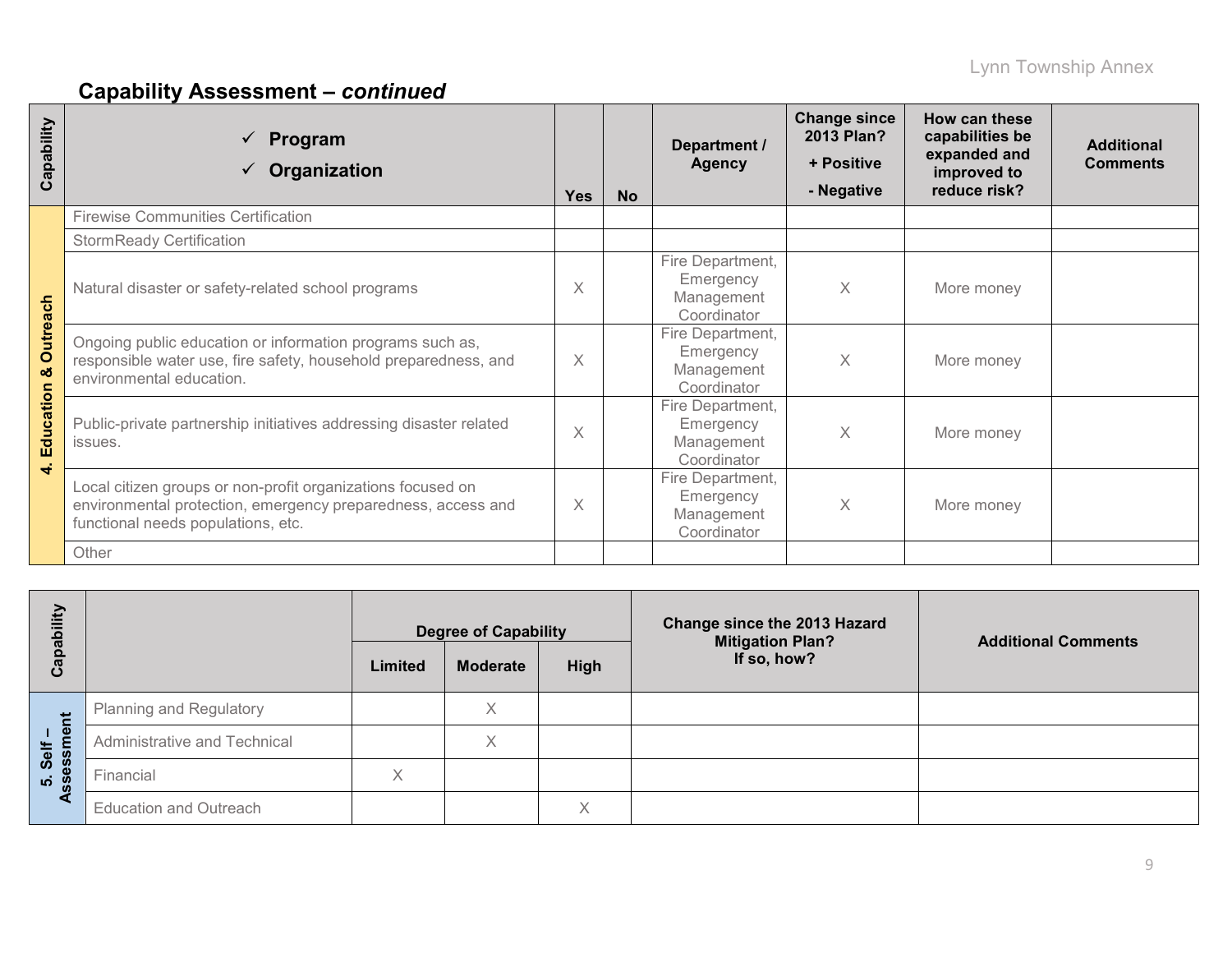# **Known or Anticipated Future Development / Redevelopment**

| Development /<br><b>Property Name</b> | Type of Development   Number of Structures | <b>Location</b> | <b>Known Hazard Zone</b> | Description / Status |
|---------------------------------------|--------------------------------------------|-----------------|--------------------------|----------------------|
| None                                  |                                            |                 |                          |                      |

# **Natural & Non-Natural Event History Specific to Lynn Township**

| <b>Type of Event and Date(s)</b>        | <b>FEMA Disaster #</b><br>(if applicable) | Local Damage(s) or Loss(es)                                |
|-----------------------------------------|-------------------------------------------|------------------------------------------------------------|
| Winter Storm Jonas - 1/2016             | DR-4267-PA                                | Heavy snow, drifting                                       |
| Pennsylvania COVID-19 Pandemic - 1/2020 | DR-4506-PA                                | Emergency Protective measures to combat COVID-19 Pandemic. |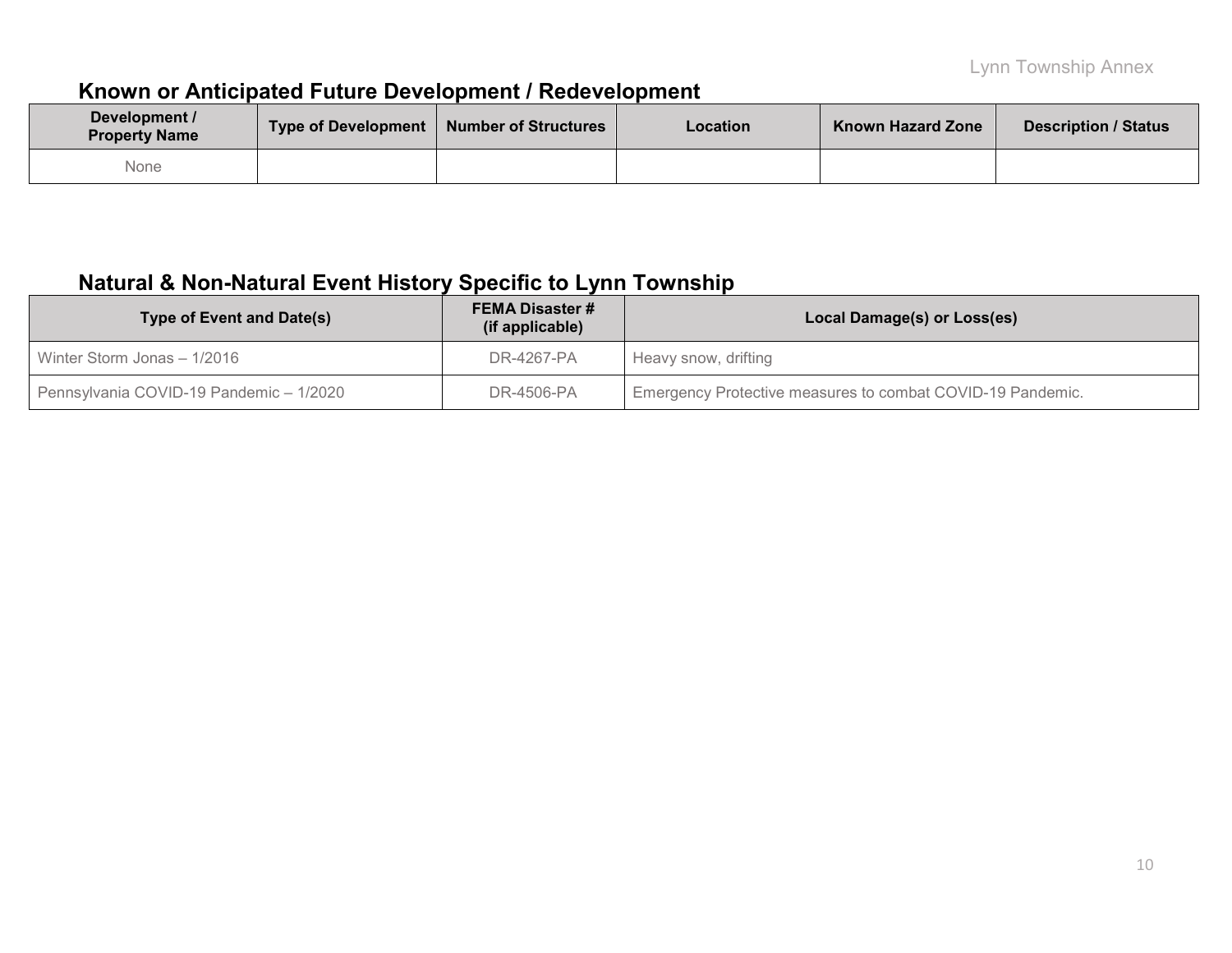# Lynn Township Annex

# **2013 Municipal Action Plan Status**

|                         |                                                                                                                                                                                                                                                                                                                                                                                                                                                                                                                                |                          |                          | <b>Status</b>         |           |              |                            |
|-------------------------|--------------------------------------------------------------------------------------------------------------------------------------------------------------------------------------------------------------------------------------------------------------------------------------------------------------------------------------------------------------------------------------------------------------------------------------------------------------------------------------------------------------------------------|--------------------------|--------------------------|-----------------------|-----------|--------------|----------------------------|
|                         | <b>Existing Mitigation Action</b><br>(from 2013 Hazard Mitigation Plan)                                                                                                                                                                                                                                                                                                                                                                                                                                                        | No Progress /<br>Unknown | Progress<br>$\mathbf{a}$ | Continuous            | Completed | Discontinued | <b>Additional Comments</b> |
| $\mathbf 1$             | Replacement of old steel corrugated drain pipes with new smooth corrugated plastic pipe at<br>many locations. The new piping will improve drainage and limit blockages that cause flooding<br>and erosion onto and across Township dirt roads leading to damages and road closings.<br>Improved drainage with the installation of the plastic pipes of various diameters will reduce<br>costs to the township long term and improve road safety to the citizens of Lynn Township.                                              |                          |                          | $\times$              |           |              |                            |
| $\overline{\mathbf{2}}$ | Maintain compliance with and good-standing in the NFIP including adoption and enforcement<br>of floodplain management requirements (e.g. regulating all new and substantially improved<br>construction in Special Hazard Flood Areas), floodplain identification and mapping, and flood<br>insurance outreach to the community. Further, continue to meet and/or exceed the minimum<br>NFIP standards and criteria through the following NFIP- related continued compliance actions<br>identified below.                       |                          |                          | X                     |           |              |                            |
| 3                       | Conduct and facilitate community and public education and outreach for residents and<br>businesses to include, but not be limited to, the following to promote and effect natural hazard<br>risk reduction:<br>- Provide and maintain links to the HMP website, and regularly post notices on the Township<br>homepage(s) referencing the HMP webpages.<br>- Work with neighborhood associations, civic and business groups to disseminate information<br>on flood insurance and the availability of mitigation grant funding. |                          |                          | X                     |           |              |                            |
| $\overline{\mathbf{4}}$ | Continue to support the implementation, monitoring, maintenance, and updating of this Plan,<br>as defined in Section 7.0                                                                                                                                                                                                                                                                                                                                                                                                       |                          |                          | $\times$              |           |              |                            |
| 5                       | Complete the ongoing updates of the Comprehensive Emergency Management Plans                                                                                                                                                                                                                                                                                                                                                                                                                                                   |                          |                          | $\boldsymbol{\times}$ |           |              |                            |
| $6\phantom{a}$          | Create/enhance/ maintain mutual aid agreements with neighboring communities for continuity<br>of operations.                                                                                                                                                                                                                                                                                                                                                                                                                   |                          |                          | $\times$              |           |              |                            |
| $\overline{7}$          | Identify and develop agreements with entities that can provide support with FEMA/PEMA<br>paperwork after disasters; qualified damage assessment personnel - Improve post-disaster<br>capabilities - damage assessment; FEMA/PEMA paperwork compilation, submissions, record-<br>keeping                                                                                                                                                                                                                                        |                          |                          | $\times$              |           |              |                            |
| 8                       | Work with regional agencies (i.e. County and PEMA) to help develop damage assessment<br>capabilities at the local level through such things as training programs, certification of qualified<br>individuals (e.g. code officials, floodplain managers, engineers).                                                                                                                                                                                                                                                             |                          |                          | X                     |           |              |                            |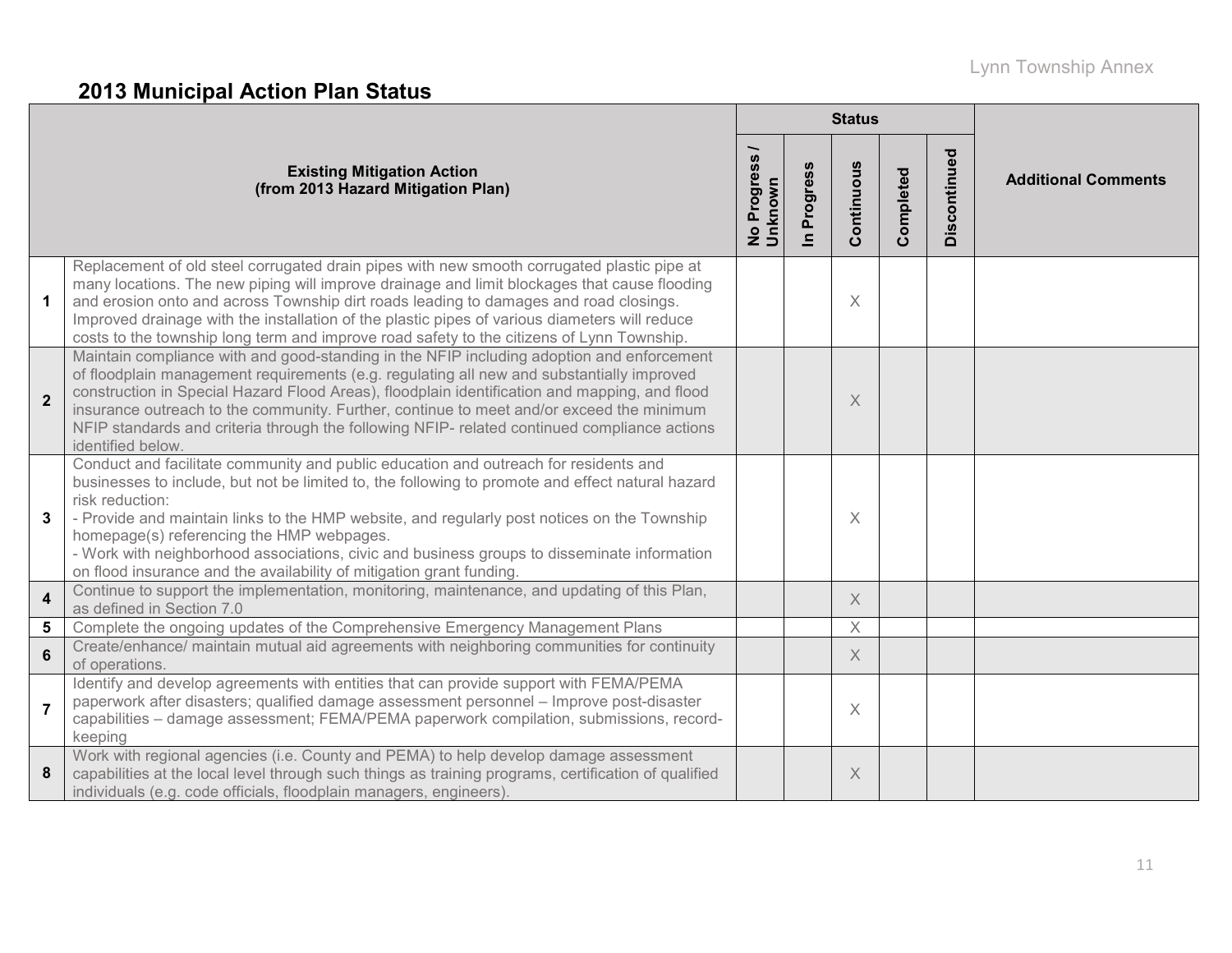#### **Notes:**

- **1.** Actions not carried through to the 2018 Action Plan are so noted.
- **2.** To maintain National Flood Insurance Program (NFIP) compliance, actions related to the NFIP were carried through to the 2018 Action Plan even if identified by the municipality as completed.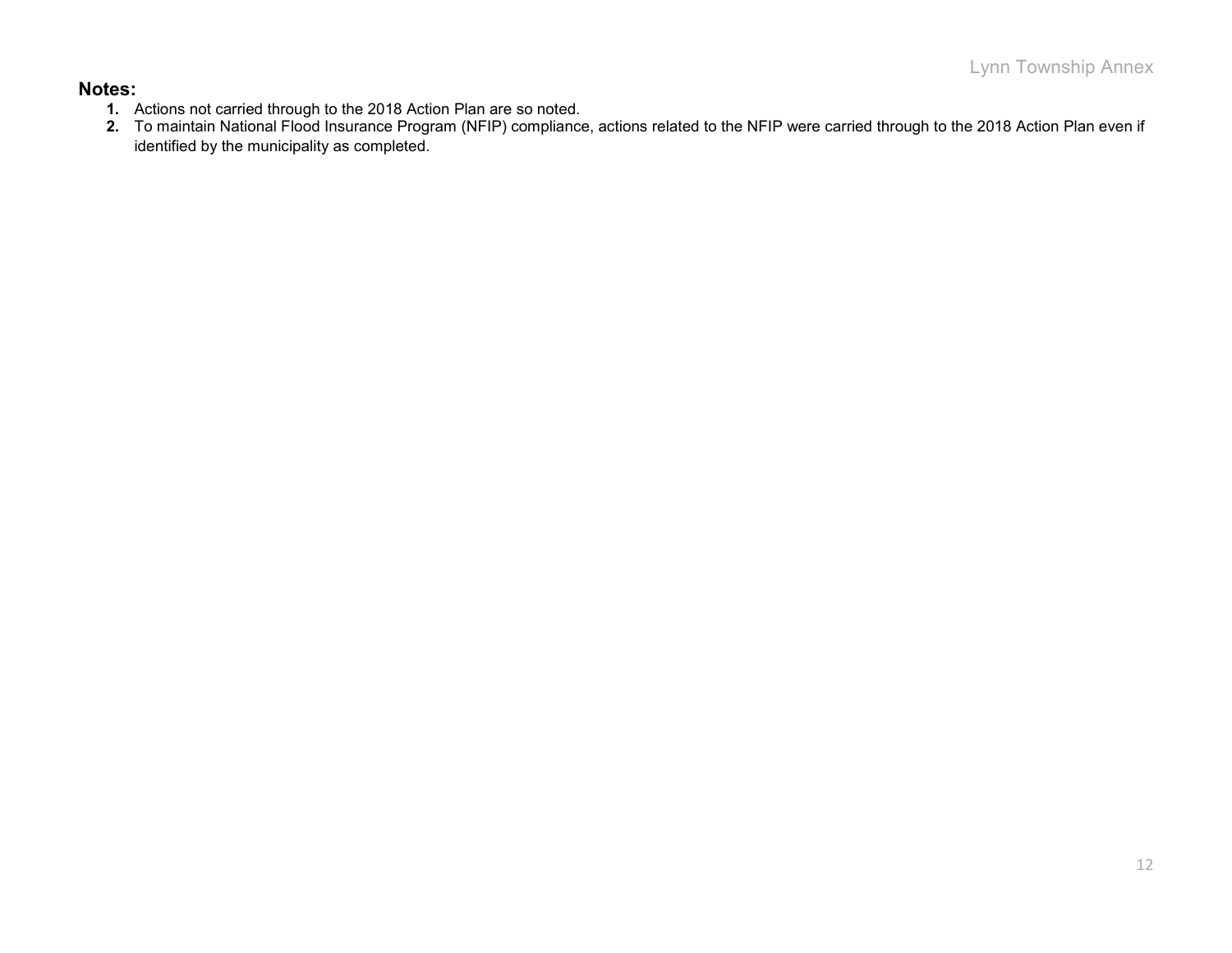# **2018 Mitigation Action Plan**

| <b>Mitigation Action</b> |                                                                                                                                                                                                                                                                                                                                                                                                                                                                                                                                  | <b>Mitigation</b><br><b>Technique</b><br>Category        | Hazard(s)<br><b>Addressed</b> | <b>Priority</b><br>(H/M/L) | <b>Estimated</b><br>Cost | <b>Potential</b><br><b>Funding</b>                                    | <b>Lead Agency</b><br>/ Department                                                                                               | Implementation<br><b>Schedule</b>         | <b>Applies to</b><br>New and / or<br><b>Existing</b><br><b>Structures</b> |
|--------------------------|----------------------------------------------------------------------------------------------------------------------------------------------------------------------------------------------------------------------------------------------------------------------------------------------------------------------------------------------------------------------------------------------------------------------------------------------------------------------------------------------------------------------------------|----------------------------------------------------------|-------------------------------|----------------------------|--------------------------|-----------------------------------------------------------------------|----------------------------------------------------------------------------------------------------------------------------------|-------------------------------------------|---------------------------------------------------------------------------|
| $\blacktriangleleft$     | Replacement of old steel corrugated<br>drain pipes with new smooth<br>corrugated plastic pipe at many<br>locations. The new piping will<br>improve drainage and limit blockages<br>that cause flooding and erosion onto<br>and across Township dirt roads<br>leading to damages and road<br>closings. Improved drainage with the<br>installation of the plastic pipes of<br>various diameters will reduce costs to<br>the township long term and improve<br>road safety to the citizens of Lynn<br>Township.                     | Structure &<br>Infrastructure                            | Flood                         | High                       | Medium                   | <b>FEMA</b><br>Grant<br>Programs<br>with local<br>budget for<br>match | Township                                                                                                                         | Short-term<br>(depending<br>upon funding) | Existing                                                                  |
| $\overline{2}$           | Maintain compliance with and good<br>standing in the NFIP including<br>adoption and enforcement of<br>floodplain management requirements<br>(e.g. regulating all new and<br>substantially improved construction in<br>Special Hazard Flood Areas),<br>floodplain identification and mapping,<br>and flood insurance outreach to the<br>community. Further, continue to meet<br>and/or exceed the minimum NFIP<br>standards and criteria through the<br>following NFIP- related continued<br>compliance actions identified below. | Local plans<br>$\mathcal{R}_{\mathbf{z}}$<br>Regulations | Flood                         | High                       | $Low -$<br>Medium        | Municipal<br><b>Budget</b>                                            | Municipality<br>(via Municipal<br>Engineer/NFIP<br>Floodplain<br>Administrator)<br>with support<br>from PEMA,<br><b>ISO FEMA</b> | Ongoing                                   | New &<br>Existing                                                         |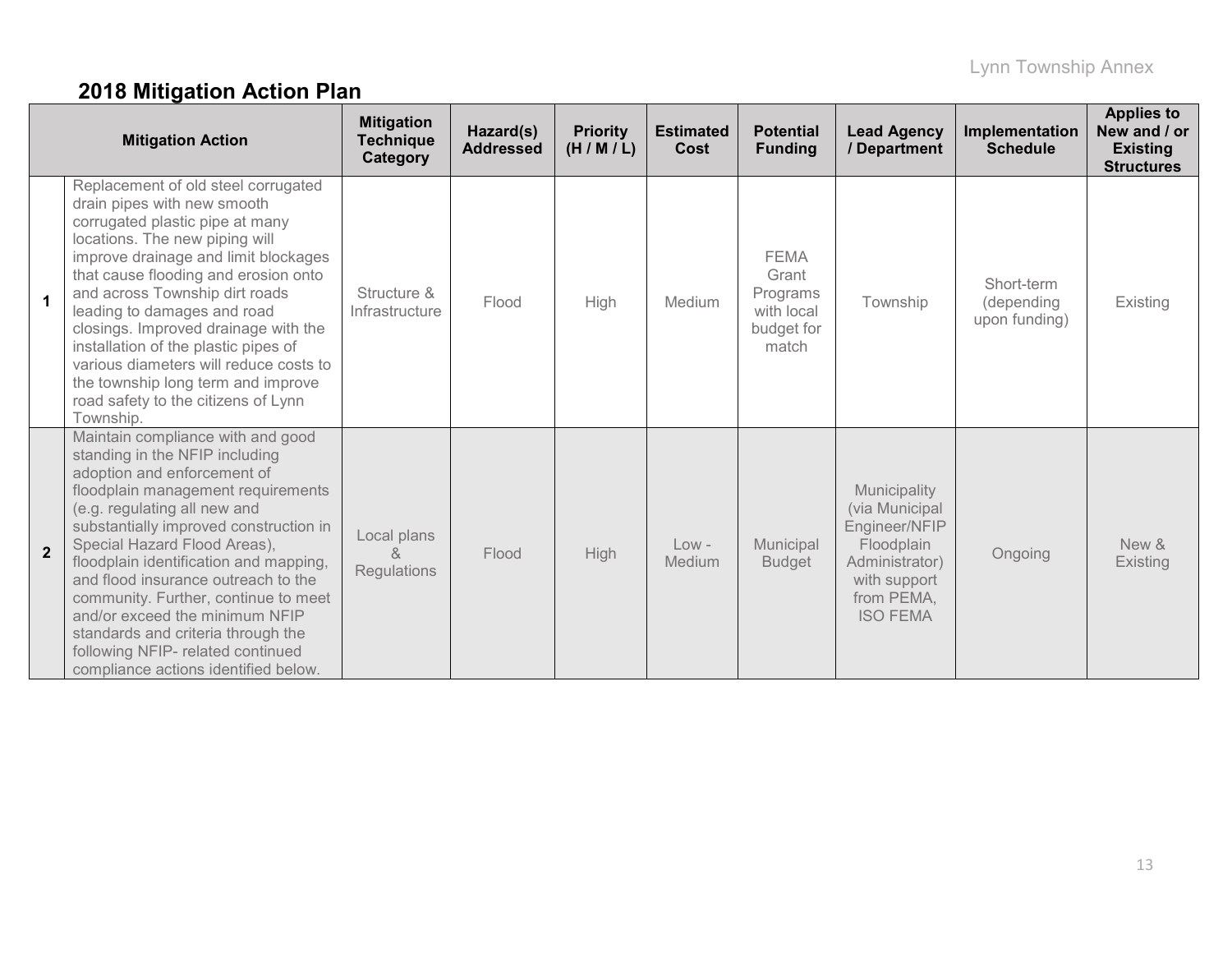# **2018 Mitigation Action Plan –** *continued*

| <b>Mitigation Action</b> |                                                                                                                                                                                                                                                                                                                                                                                                                                                                                                                                                           | <b>Mitigation</b><br><b>Technique</b><br>Category | Hazard(s)<br><b>Addressed</b> | <b>Priority</b><br>(H/M/L) | <b>Estimated</b><br>Cost                  | <b>Potential</b><br><b>Funding</b>                                                                        | <b>Lead Agency</b><br>/ Department                                                                                                                                        | Implementation<br><b>Schedule</b> | <b>Applies to</b><br>New and / or<br><b>Existing</b><br><b>Structures</b> |
|--------------------------|-----------------------------------------------------------------------------------------------------------------------------------------------------------------------------------------------------------------------------------------------------------------------------------------------------------------------------------------------------------------------------------------------------------------------------------------------------------------------------------------------------------------------------------------------------------|---------------------------------------------------|-------------------------------|----------------------------|-------------------------------------------|-----------------------------------------------------------------------------------------------------------|---------------------------------------------------------------------------------------------------------------------------------------------------------------------------|-----------------------------------|---------------------------------------------------------------------------|
| 3                        | Conduct and facilitate community and<br>public education and outreach for<br>residents and businesses to include,<br>but not be limited to, the following to<br>promote and effect natural hazard<br>risk reduction:<br>- Provide and maintain links to the<br>HMP website, and regularly post<br>notices on the Township<br>homepage(s) referencing the HMP<br>webpages.<br>- Work with neighborhood<br>associations, civic and business<br>groups to disseminate information on<br>flood insurance and the availability of<br>mitigation grant funding. | Education &<br>Awareness                          | All Hazards                   | <b>High</b>                | Low-<br>Medium                            | Municipal<br><b>Budget</b>                                                                                | Municipality<br>with support<br>from Planning<br>Partners,<br>PEMA, FEMA                                                                                                  | Short-term                        | N/A                                                                       |
| $\boldsymbol{4}$         | Continue to support the<br>implementation, monitoring,<br>maintenance, and updating of this<br>Plan, as defined in Section 7.0                                                                                                                                                                                                                                                                                                                                                                                                                            | All<br>Categories                                 | All Hazards                   | High                       | $Low -$<br>High (for<br>5-year<br>update) | Municipal<br>Budget,<br>possibly<br><b>FEMA</b><br>Mitigation<br>Grant<br>Funding for<br>5-year<br>update | Municipality<br>(via mitigation<br>planning point<br>of contacts)<br>with support<br>from Planning<br>Partners<br>(through their<br>Points of<br>Contact),<br><b>PEMA</b> | Ongoing                           | New &<br>Existing                                                         |
| 5                        | Complete the ongoing updates of the<br><b>Comprehensive Emergency</b><br><b>Management Plans</b>                                                                                                                                                                                                                                                                                                                                                                                                                                                          | Local plans<br>$\kappa$<br>Regulations            | All Hazards                   | High                       | Low                                       | Municipal<br><b>Budget</b>                                                                                | Municipality<br>with support<br>from PEMA                                                                                                                                 | Ongoing                           | New &<br>Existing                                                         |
| 6                        | Create/enhance/maintain mutual aid<br>agreements with neighboring<br>communities for continuity of<br>operations.                                                                                                                                                                                                                                                                                                                                                                                                                                         | All<br>Categories                                 | All Hazards                   | High                       | Low                                       | Municipal<br><b>Budget</b>                                                                                | Municipality<br>with support<br>from<br>surrounding<br>municipalities<br>and County                                                                                       | Ongoing                           | New &<br>Existing                                                         |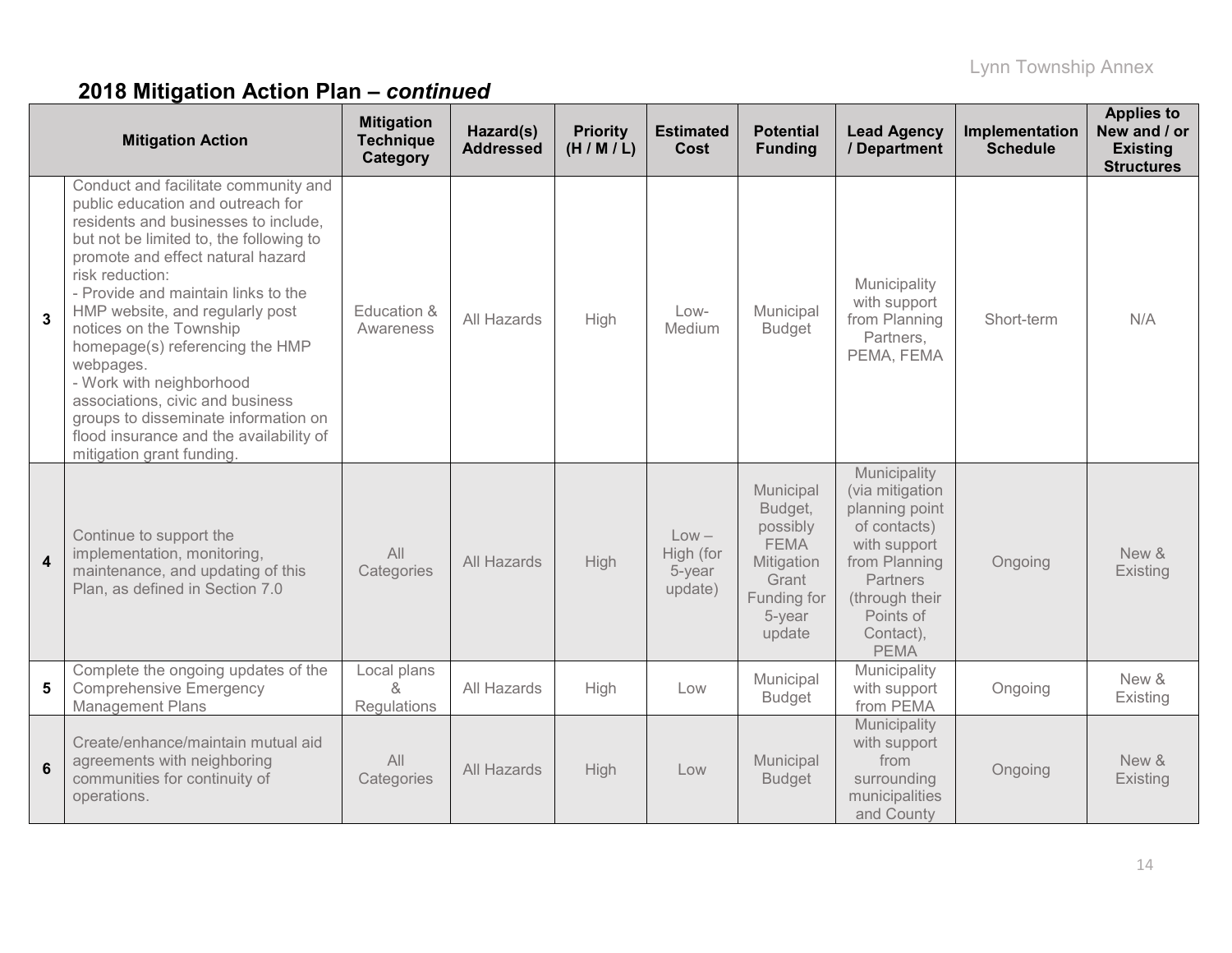### **2018 Mitigation Action Plan –** *continued*

| <b>Mitigation Action</b> |                                                                                                                                                                                                                                                                                   | <b>Mitigation</b><br><b>Technique</b><br>Category | Hazard(s)<br><b>Addressed</b>               | <b>Priority</b><br>(H/M/L) | <b>Estimated</b><br>Cost | <b>Potential</b><br><b>Funding</b>                           | <b>Lead Agency</b><br>/ Department                                          | Implementation<br><b>Schedule</b>         | <b>Applies to</b><br>New and / or<br><b>Existing</b><br><b>Structures</b> |
|--------------------------|-----------------------------------------------------------------------------------------------------------------------------------------------------------------------------------------------------------------------------------------------------------------------------------|---------------------------------------------------|---------------------------------------------|----------------------------|--------------------------|--------------------------------------------------------------|-----------------------------------------------------------------------------|-------------------------------------------|---------------------------------------------------------------------------|
| $\overline{7}$           | Develop and maintain capabilities to<br>process FEMA/PEMA paperwork<br>after disasters; qualified damage<br>assessment personnel - Improve<br>post-disaster capabilities - damage<br>assessment; FEMA/PEMA paperwork<br>compilation, submissions, record<br>keeping.              | Education &<br>Awareness                          | All Hazards                                 | High                       | Medium                   | Municipal<br><b>Budget</b>                                   | Municipality<br>with support<br>from County,<br>PEMA, FEMA                  | Short-term                                | N/A                                                                       |
| 8                        | Work with regional agencies (i.e.<br>County and PEMA) to help develop<br>damage assessment capabilities at<br>the local level through such things as<br>training programs, certification of<br>qualified individuals (e.g. code<br>officials, floodplain managers,<br>engineers). | Education &<br>Awareness                          | All Hazards                                 | Medium                     | <b>Medium</b>            | Municipal<br>budget,<br><b>FEMA</b><br>HMA grant<br>programs | Municipality<br>with support<br>from County,<br><b>PEMA</b>                 | Short-term<br>(depending<br>upon funding) | N/A                                                                       |
| 9                        | Replace existing emergency school<br>generator with a properly sized unit<br>capable of sustaining sheltering-type<br>actions when needed.                                                                                                                                        | Structure &<br>Infrastructure                     | Winter<br>Storm,<br>Utility<br>Interruption | Medium                     | \$170,000                | Grant with<br>local match                                    | School district,<br>municipality,<br>Emergency<br>Management<br>Coordinator | As funding<br>becomes<br>available        | Existing                                                                  |

### **Notes:**

*Estimated Costs:*

- Where actual project costs have been reasonable estimated: Low = < \$10,000; Medium = \$10,000 to \$100,000; High = > \$100,000;
- Where actual project costs cannot reasonably be established at this time:

**Low** = Possible to fund under existing budget. Project is part of, or can be part of an existing on-going program.

- **Medium** = Could budget for under existing work plan, but would require a reapportionment of the budget or a budget amendment, or the cost of the project would have to be spread over multiple years.
- **High** = Would require an increase in revenue via an alternative source (i.e., bonds, grants, fee increases) to implement. Existing funding levels are not adequate to cover the costs of the proposed project.

#### *Potential Funding (FEMA HMA):*

- **BRIC =** Building Resilient Infrastructure and Communities
- **FMA** = Flood Mitigation Assistance Grant Program
- **HMGP** = Hazard Mitigation Grant Program
- **HSGP** = Homeland Security Grant Program
- **EMPG** = Emergency Management Performance Grant